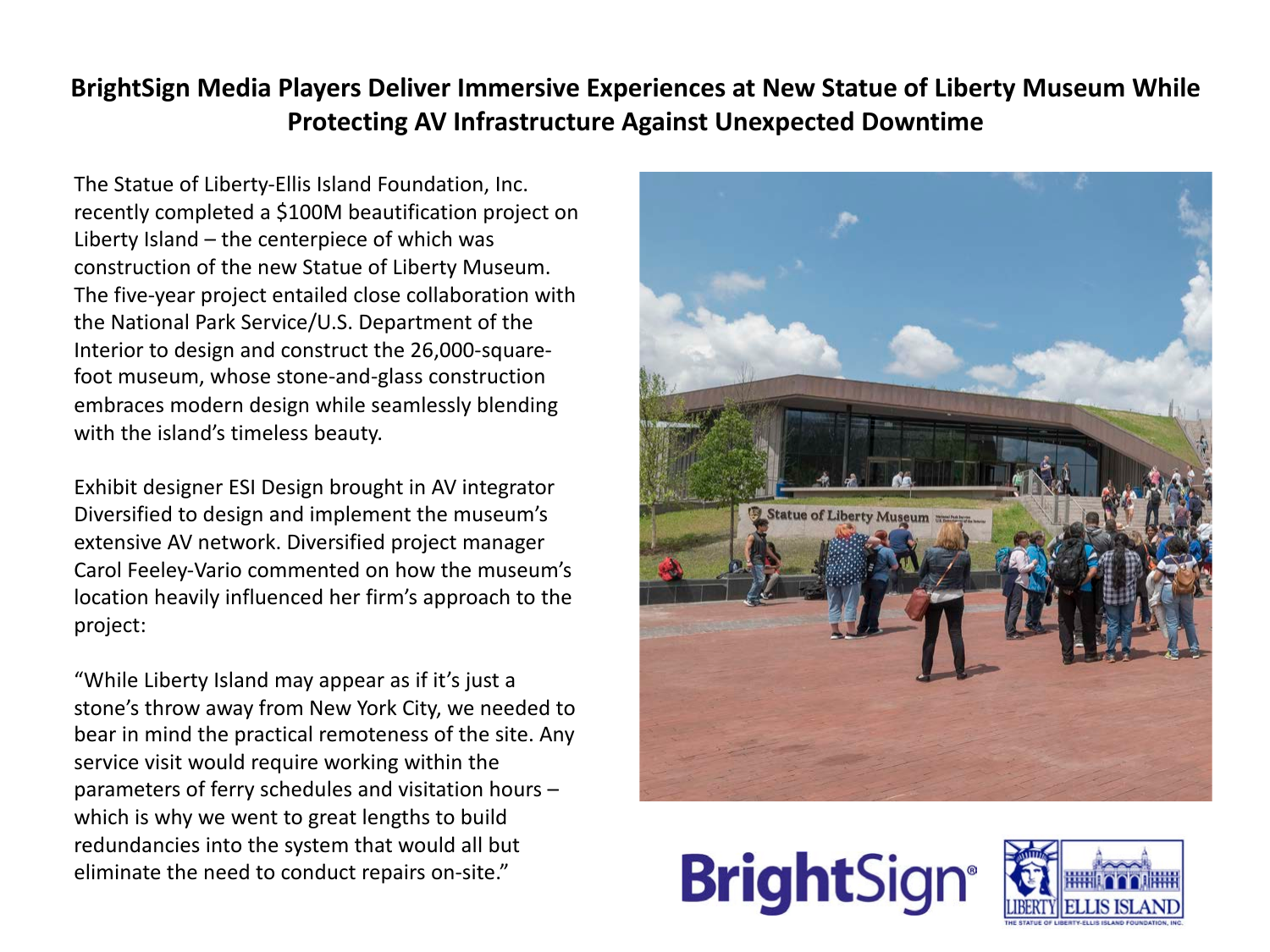With network reliability as a top priority, Diversified deployed more than 80 BrightSign media players at various points in the museum. And while BrightSign's hardware is responsible for distributing content to dozens of displays throughout the museum, perhaps the most critical role BrightSign plays in the museum is that of fail-over. The robust yet affordable players are at the heart of every single experience, from simple to complex, serving as the fail-over for each.



"We have BrightSign media players serving as back-ups to the primary servers, and in some cases even as secondary back-ups to the back-up servers. In short, we're relying heavily on BrightSign to keep all the exhibits up and running in the unlikely event of a network failure. You can say BrightSign is the final 'torch' that would keep the museum's exhibit content streams flowing in the case of any sort of disruption," continued Feeley-Vario.

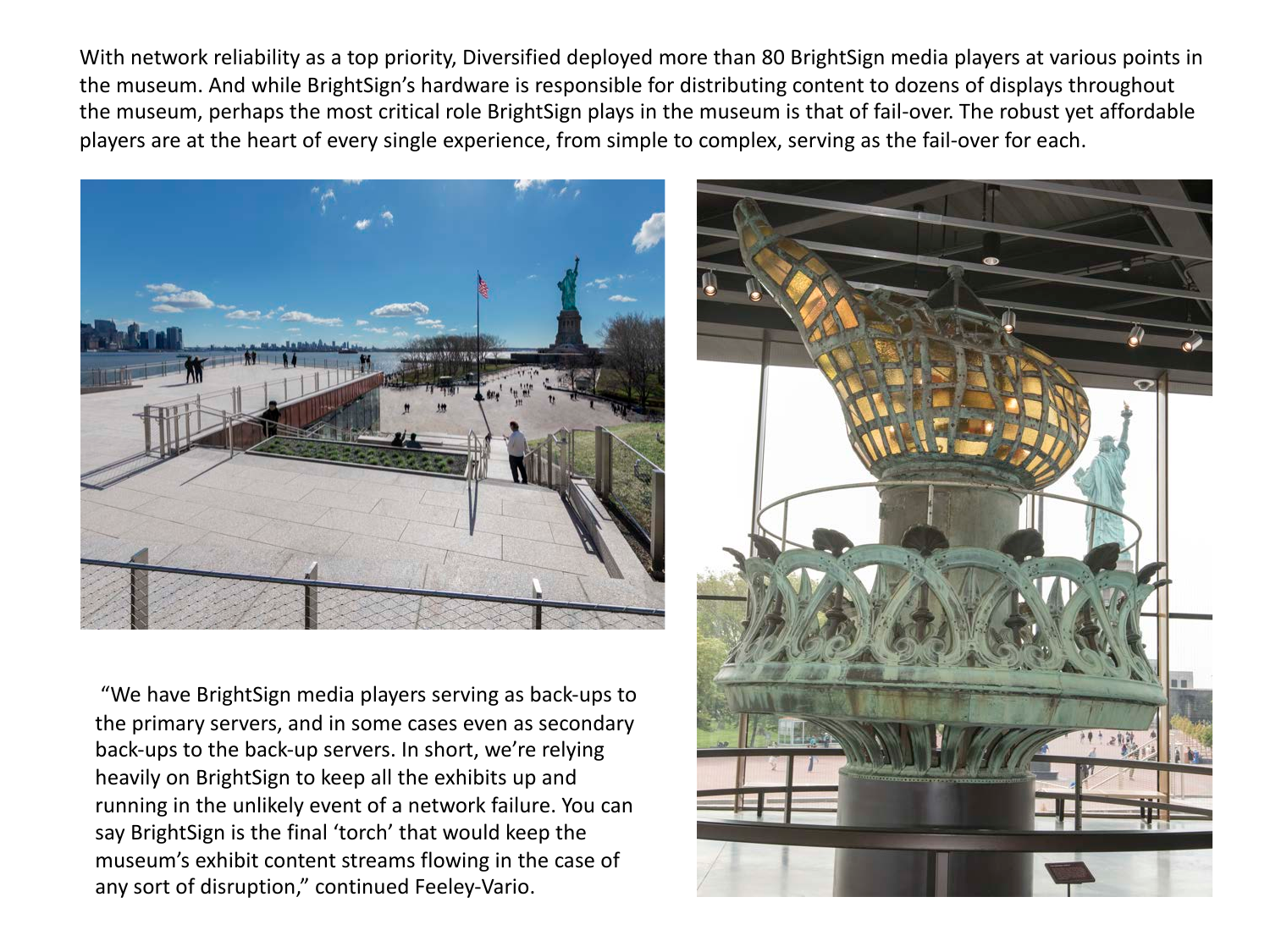

The museum's AV network involves three primary areas – an immersive theater, an artifact gallery and an interactive kiosk exhibit.

The immersive theater is separated into three nodes, each of which utilizes multiple projectors being fed video content from BrightSign XD media players. Content is projected on multiple screens, the largest of which is 18 feet tall by 40 feet wide.

One set of BrightSign players serves as a primary content distribution hub, while a second set serves as a fail-over in the event that the primary distribution system suffers an outage or other disruption.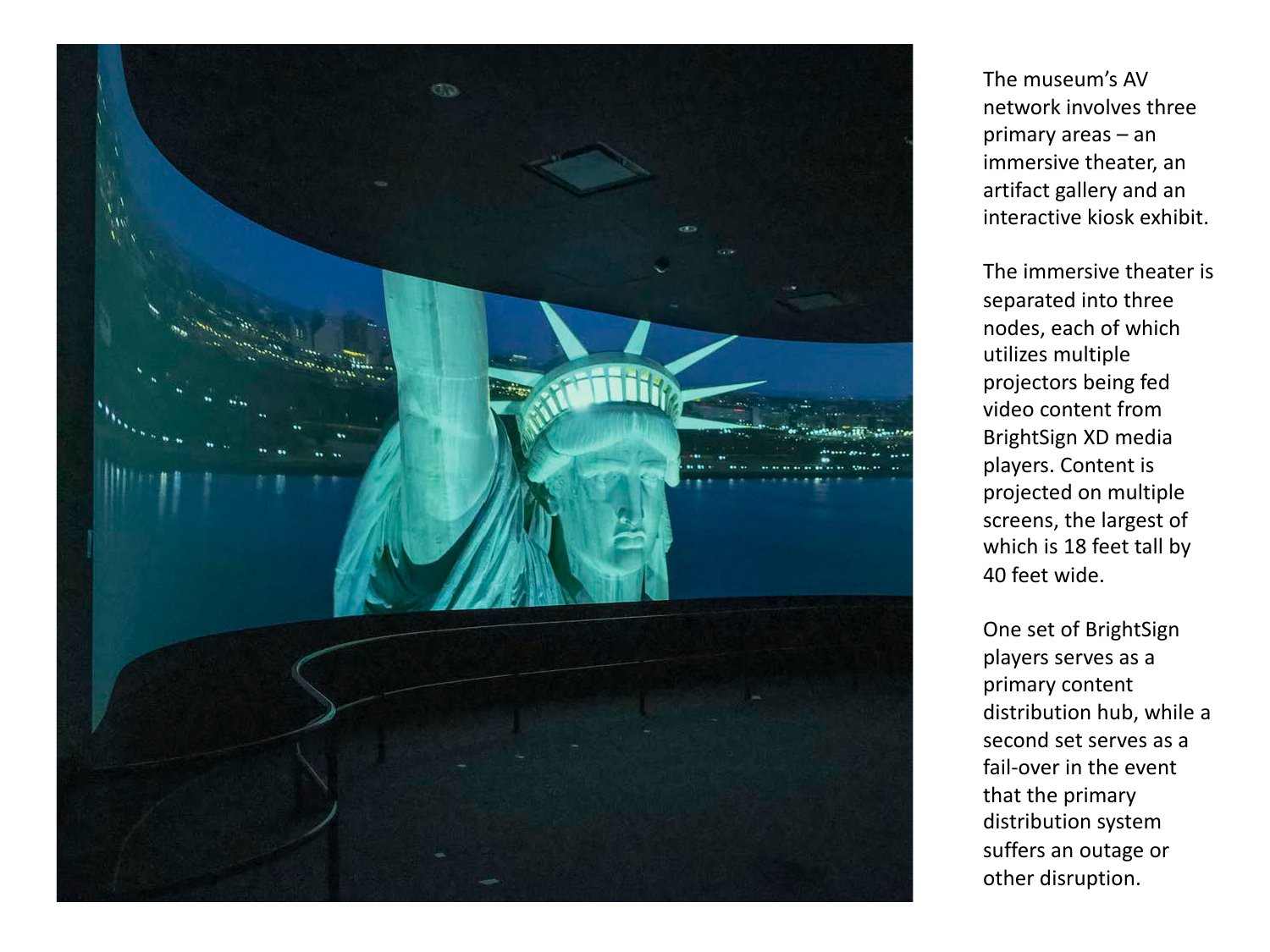The artifact gallery includes a mix of authentic and reproduction artifacts that help tell the story of the statue's construction, and give a visual depiction of how the Statue of Liberty has become deeply intertwined with the cultural history of the United States. The artifact gallery features an impressive mosaic of displays, powered by BrightSign. The mosaic utilizes a number of screens with unconventional aspect ratios that would normally have required custom engineering to display properly. However, the BrightSign XD media players support a near-limitless array of aspect ratios, ensuring that the content displays perfectly – no custom engineering required.

![](_page_3_Picture_1.jpeg)